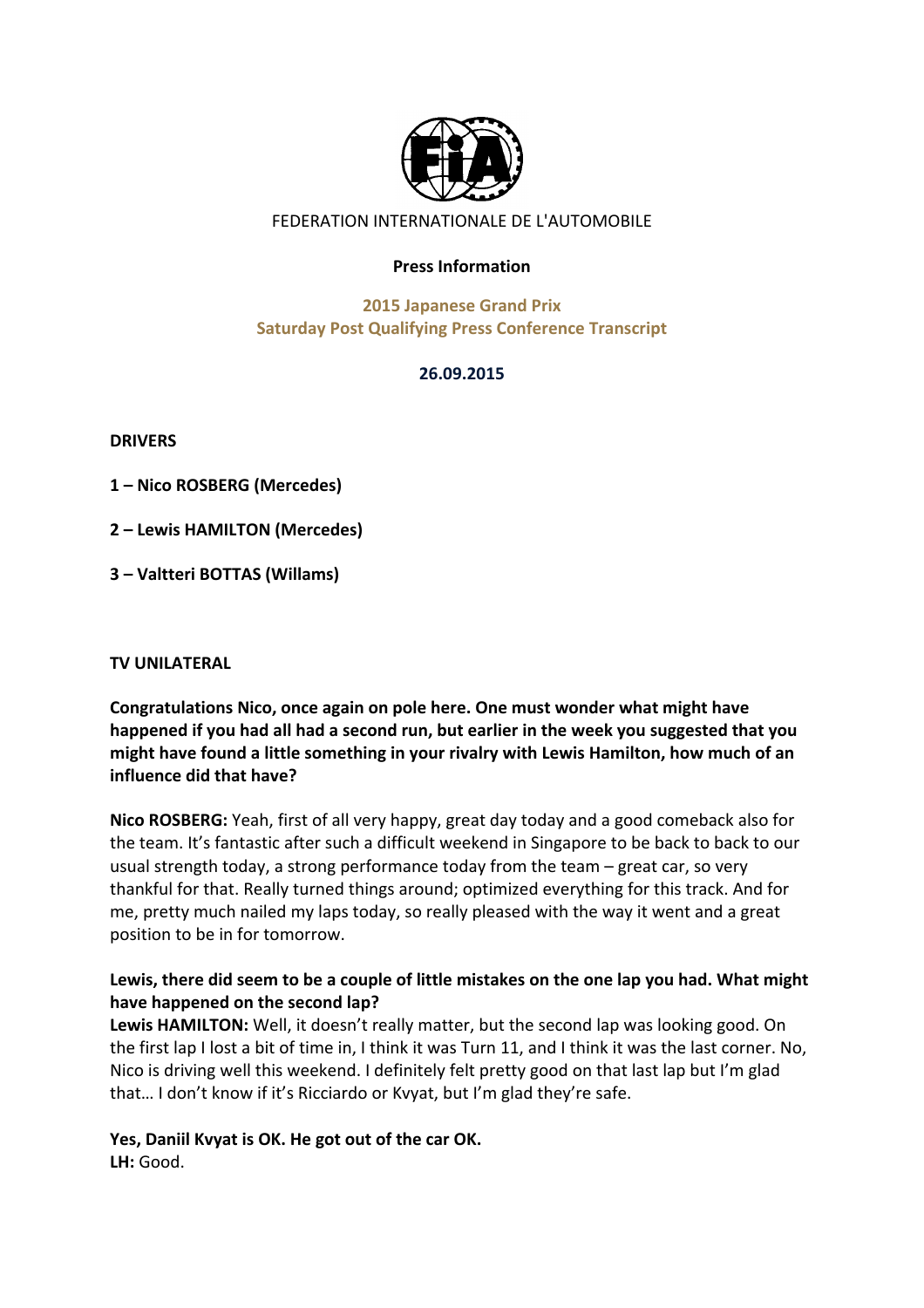## And Valtteri, how much of a surprise [is it] to win the Williams versus Ferrari versus Red **Bull%battle?%**

Valtteri BOTTAS: Well, it's very good for us obviously. It's a very different track to Singapore and we always knew it's going to be better for our car. I think we came in for this weekend, for the dry, with a good set-up already, so we didn't really have that much work to do from practice to qualifying and today was one the most difficult Saturdays we've had, because there was rain on Friday and here qualifying is very important, so good surprise.

# Thank you. Nico, all the teams are in the same boat, they've had just one hour of dry running to prepare for tomorrow's race, rather than the usual four hours. So, how prepared, how good is the car for race set-up?

**NR:** Well, I'm confident that the car is going to be good but, as for everybody, we didn't have the perfect preparation, so there might be a few surprises tomorrow. I'm confident I found a good balance. I did do some high-fuel running this morning and the balance was good, so it should be fine.

# **PRESS CONFERENCE**

# **Q: Nico, you were on pole position here last year, eventually finished second, how can you** change that?

**NR:** Well, for one, hopefully it's going to be a dry race tomorrow, that would help, for sure. And that's going to be the big one. Beyond that, I'm really comfortable with the way the car was handling this morning in the dry, good long run, quick, so it should be all good.

# **Q:%Lewis,%is%it%a%great%relief%that%Mercedes%are%back%on%top%again after%last%weekend?%**

LH: Well, the guys are working incredibly hard to try and understand last weekend. It's definitely great to be back up here and it's very strange, obviously, to see some of the pace of different people behind but definitely the car feels like normal this weekend, which is great to see.

#### **Q: For both of you, one's always talking about a perfect car, you're looking for the perfect** car, everything's got to be absolutely right, so how well has it gone so far this weekend?

**NR:** At times today I had the perfect car, for sure, and that's why it was a great pleasure to drive it. Suzuka is the ultimate track and to have a good car here is just awesome. **LH:** I think the great thing about this sport is that there's never a perfect car. It's always evolving, it's always improving, there are always areas you can improve on, collectively with the drivers. My engineers did a fantastic job working hard to get the set-up in a nice place. It was exciting, qualifying was exciting. I was enjoying the battle with Nico. It was a shame we didn't get to finish the last lap.

# **Q: And Valtteri, excellent grid position here again. As I mentioned, perhaps a bit of a** surprise considering Red Bull and Ferrari are very good around here and Williams haven't necessarily been thought of as being good around this sort of circuit.

VB: Well, we always knew it was going to be better than the last race in Singapore and we had some new bits for the race in Singapore which produced some more downforce and that's helping here in the high speed corners where you need stability from the car and today I felt really comfortable with it. And from practice onwards, everything was run very